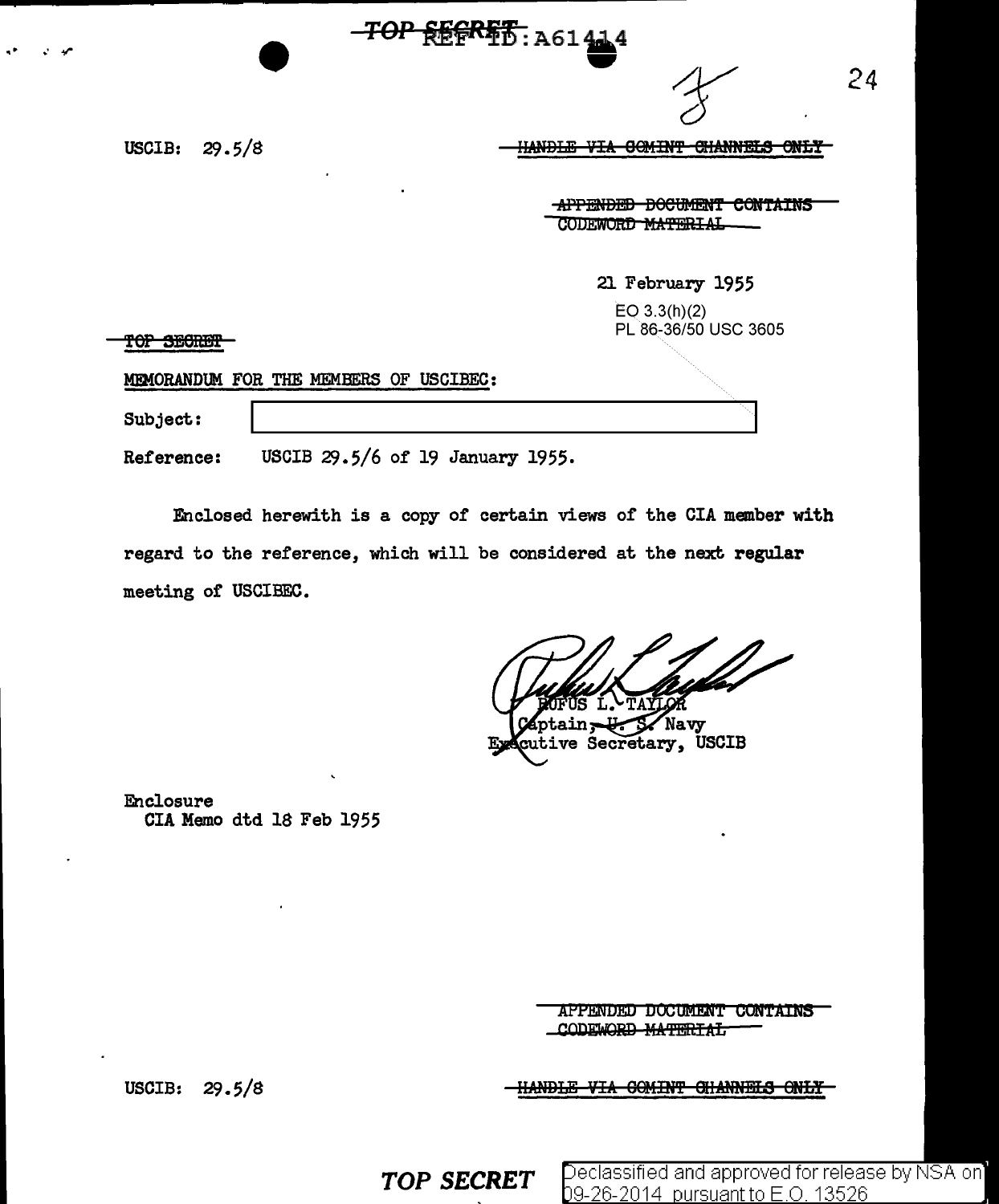**TOP SECRET EIDER**<br>REF ID:A614

CENTRAL INTELLIGENCE AGENCY<br>WASHINGTON 25, D. C.

 $\sim$   $\bullet$ 

 $\ddot{\phantom{a}}$ 

میں ہے

18 FEB 1955

 $\ddot{\phantom{a}}$ 

| <del>TOP SECRET EIDER</del>                                                                                                                                                                                                                                                                                                                                                                                                                                                                                                                                                                                                                                                                                                                                                                                                                                                                                                                                                                                                                                                                                     |  |  |  |  |  |
|-----------------------------------------------------------------------------------------------------------------------------------------------------------------------------------------------------------------------------------------------------------------------------------------------------------------------------------------------------------------------------------------------------------------------------------------------------------------------------------------------------------------------------------------------------------------------------------------------------------------------------------------------------------------------------------------------------------------------------------------------------------------------------------------------------------------------------------------------------------------------------------------------------------------------------------------------------------------------------------------------------------------------------------------------------------------------------------------------------------------|--|--|--|--|--|
| MEMORANDUM FOR:<br><b>Executive Secretary, USCIB</b>                                                                                                                                                                                                                                                                                                                                                                                                                                                                                                                                                                                                                                                                                                                                                                                                                                                                                                                                                                                                                                                            |  |  |  |  |  |
| <b>SUBJECT</b><br>$\ddot{\phantom{a}}$                                                                                                                                                                                                                                                                                                                                                                                                                                                                                                                                                                                                                                                                                                                                                                                                                                                                                                                                                                                                                                                                          |  |  |  |  |  |
| <b>REFERENCES</b><br>USCIB 29.5/7, 14 February 1955<br>$\ddot{\cdot}$<br>a.<br>USCIB 29.5/6, 19 January 1955<br>b.                                                                                                                                                                                                                                                                                                                                                                                                                                                                                                                                                                                                                                                                                                                                                                                                                                                                                                                                                                                              |  |  |  |  |  |
| Pursuant to your request, following are some of the points<br>tentatively suggested for consideration by USCIBEC in connection<br>with the proposed plan for negotiation of a                                                                                                                                                                                                                                                                                                                                                                                                                                                                                                                                                                                                                                                                                                                                                                                                                                                                                                                                   |  |  |  |  |  |
| Last sentence, paragraph 3, page 2 of General<br>а.<br>Schow's Memorandum to Executive Secretary, USCIB<br>(enclosure with reference b) in which he states<br>that "implementation of the Agreement, coordina-<br>tion of Service participation, and direct contact<br>for the provision of technical assistance, liaison<br>and guidance to the COMINT Authority will be<br>the responsibility of the Director, NSA." Identi-<br>fication of NSA personnel as such, and their intro-<br>duction into "direct contact" with representatives<br>COMINT authority is believed to be an<br>of the<br>unnecessary security risk in view of the known poor<br>security practices of the<br>Paragraph g in the "Statement of Broad Objectives and<br>ъ.<br>General Terms of U.S. Collaboration with<br>(enclosure<br>I with General Schow's memorandum), and paragraph 4 of<br>the Aide Memoire for General Hull (enclosure 2 with<br>General Schow's memorandum), provide that "all materials<br>and products will be exchanged only with the U.S."<br>In<br>view of the fact that all material received by the U.S. |  |  |  |  |  |
| to see any advantage in attempting so<br>it is difficult<br>since it would almost inevitably evoke<br>to bind the<br>EO $3.3(h)(2)$                                                                                                                                                                                                                                                                                                                                                                                                                                                                                                                                                                                                                                                                                                                                                                                                                                                                                                                                                                             |  |  |  |  |  |
| Enclosure with USCIB 29.5/8 dtd 21 Feb 1955.<br>PL 86-36/50 USC 3605                                                                                                                                                                                                                                                                                                                                                                                                                                                                                                                                                                                                                                                                                                                                                                                                                                                                                                                                                                                                                                            |  |  |  |  |  |
| <del>VIA COMINT CHANNELS</del>                                                                                                                                                                                                                                                                                                                                                                                                                                                                                                                                                                                                                                                                                                                                                                                                                                                                                                                                                                                                                                                                                  |  |  |  |  |  |

-TOP SECRET EIDER